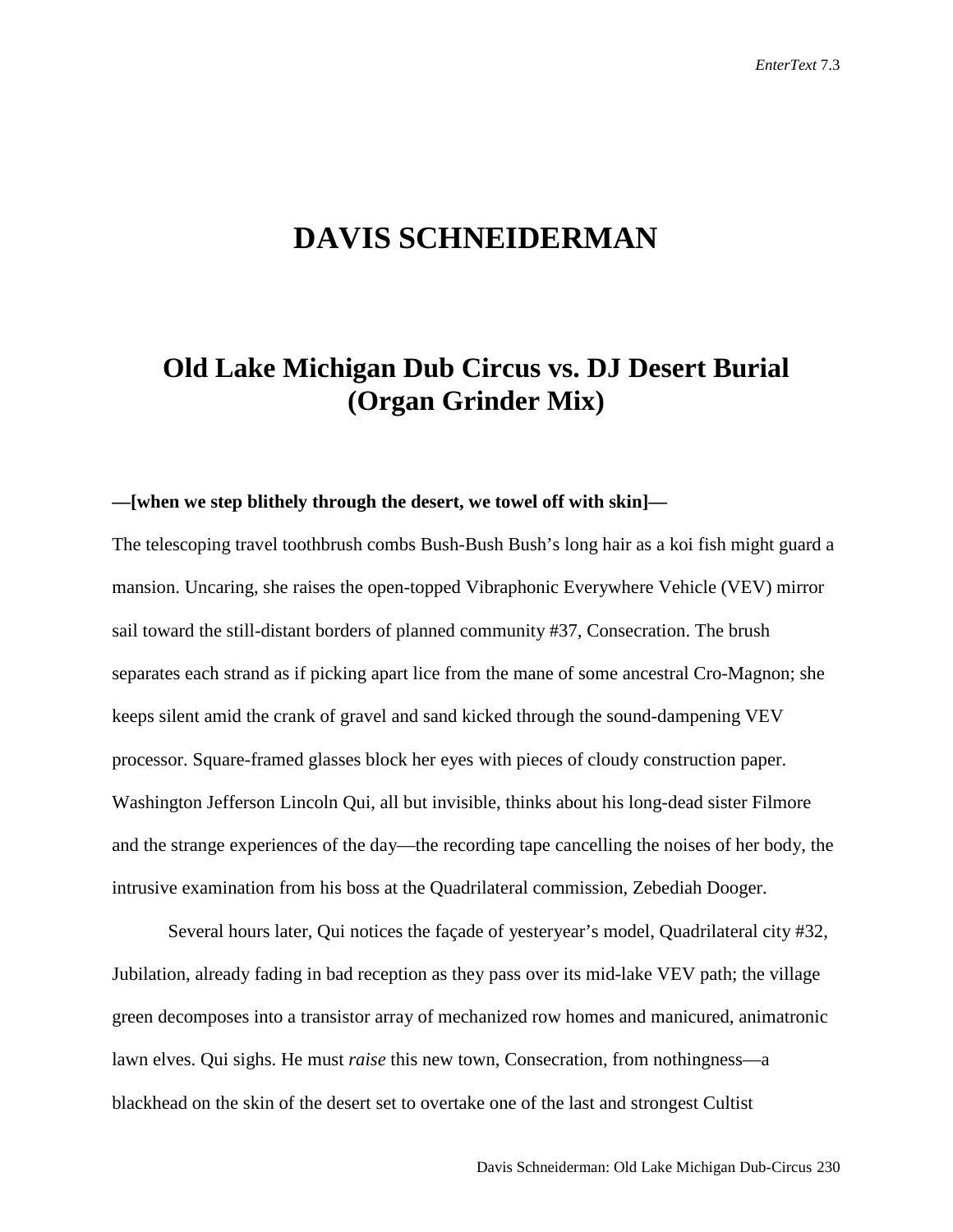settlements, "Venus Flytrap." Not to mention their patriarch Fulcrum Maneuvers's disappearance there. Qui has long read the patriarch's supposed diaries, each filled with existential terrors, glimpses into the sublime of their hoary deity, the World Worm Umma-Segnus.

Now though, old Jubilation stands as a facsimile of itself, boasting the largest concentrated population in the Wildland-Urban Interface, formerly Lake Michigan; still, a profound emptiness penetrates as they speed through her streets, turned inside out by some acidic malfeasance. If people live here, then some dark Chernobyl must have irradiated half. Something isn't right. Qui has never been deployed on this type of assignment with anyone before—let alone an attractive woman, who must be no more than twenty, the scent of hanging puberty.

They pass Jubilation, heading vaguely northwest. He half-suspects that the occasional desert garden, undulating topiaries of a fabulist-themes hedge maze (hermaphroditic Gryphon, multi-horned Hydra), makes shift to disorient him by appearing too precisely cultivated. Why, *this one* (Qui surmises the stiff angles of Bush-Bush Bush's body) refused to crosscheck the most basic statistics with Mayor Gompers in Jubilation. And with increased reports of partisan activity…. She sped right through town, with barely a moment for Qui to surmise the relative success of his prior initiative to have spring begonias mask the increasingly noisome garland of raw eggs and sewage. No, something's not right.

Over headphones, Qui blasts feral spaces of blank data whispering inarticulately to the brain's digital processing centre. And what of the possibility of memories becoming tape recordings? Qui keeps his own counsel on such matters, but when the low electronic hum of computers and toasters and automatic doorbells and VEVs and headphone noises finally moves into the background of every journey, there remains just enough *hiss* to keep him jittery.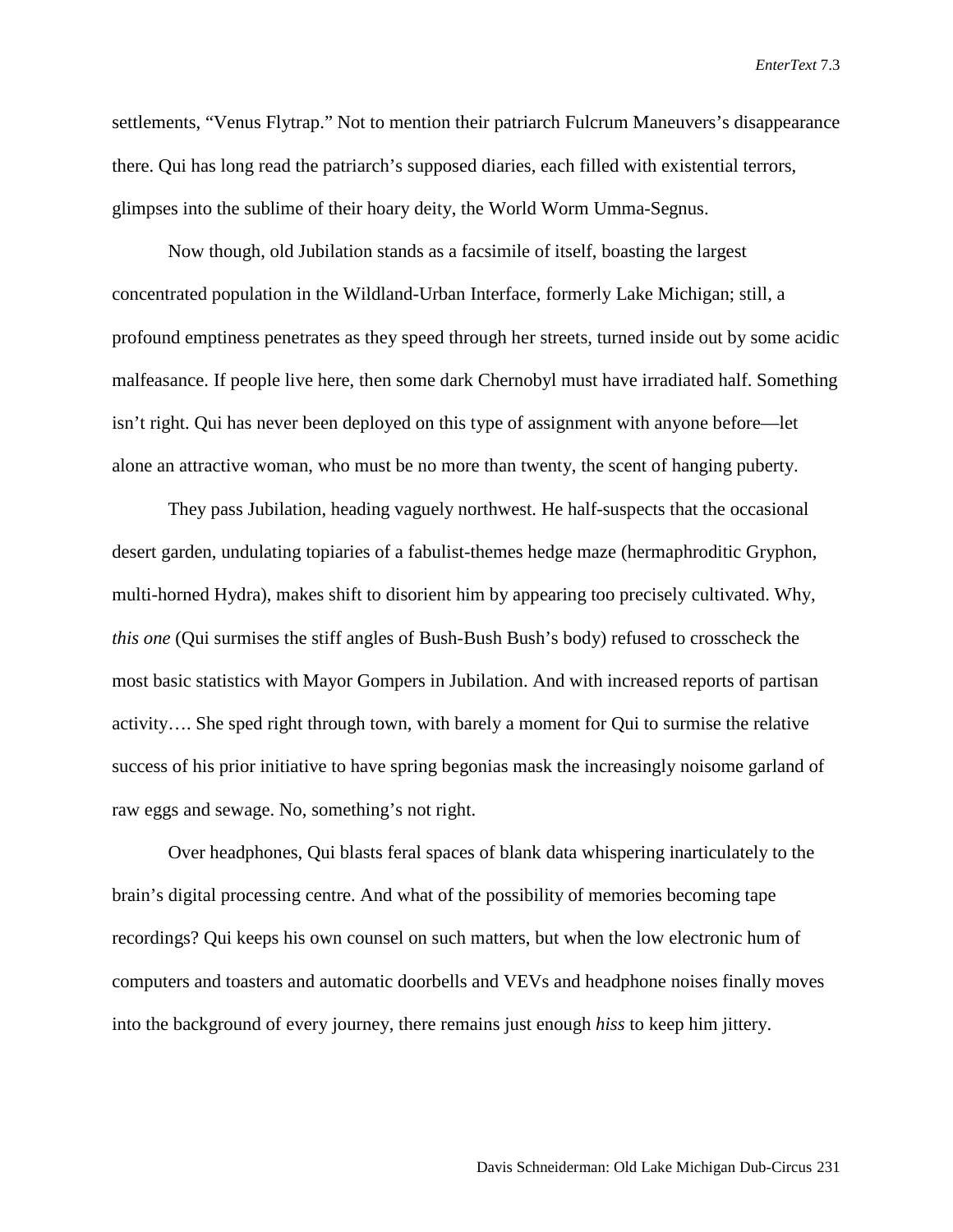He shifts, scratches his leg; his arm jumps from his lap to his ear with difficulty as the open-air VEV faces a particularly virulent headwind. Qui adjusts the noise-cancelling headsets to the highest setting. Still, a hiss—where? Her head, Qui's mind, the sun-as-burning-gasball hanging low in the muggy sky, or, the crackling horizon fires? Perhaps something underground? Buried, yes, but present, the proverbial ghost in the machine that mimics the sound of his breathing and the beating of his heart.

Washington Jefferson Lincoln Qui does not remember, exactly, the reverse-coloured image of his sister Hayes Garfield Filmore Qui as anything more than a buried negative from the past. Yes, this is it, he decides, a memory doctored by over-exposure to the incidental radiation of the earth's deteriorating atmosphere. As far as he can tell, she exists merely as a fragment of the porcelain plate of his life shattering daily, but strangely, without a sound. If her lips did move in his memory, and this is by no means certain, then Qui *must be speaking for her.* No one could hear anything with those fires raging around the horizons of old Lake Michigan. And she was in the fire when she disappeared. But, now, with misplaced shrillness, *This is her:* blank hiss at the tape-end.

Taken together, these desert soundtracks would surely be of interest to his handlers at Quadrilateral HQ. For many years they, well, not "they" so much… but his company-sponsored therapist, Dr. Sonia Auslanspacher, forced him to provide approximate *sounds* for his many remembered *images* of sister Filmore. The sound of her voice and the beating of her heart reduplicated in old cassette fizz. Quadrilateral wants something, all right. Quadrilateral *desires,* always. Something from Qui's past, from his own record: a rambling suicide note processed in a teepee of fire, a heat cone bursting into the sun.—Natural hallucinations of loss,— remarks Dr. Auslanspacher into her digital recorder shining diamond bright against the dankness of the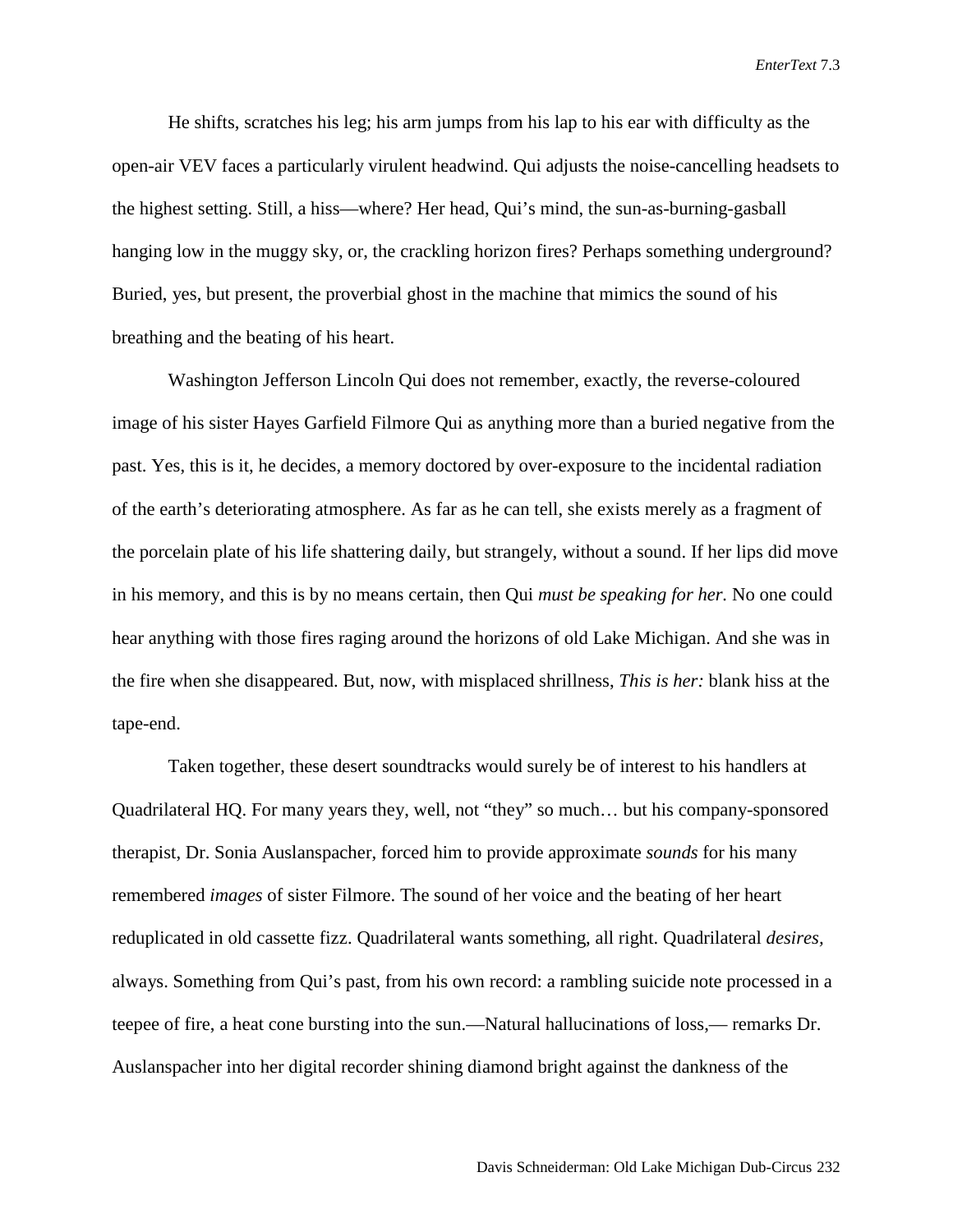inspection room; her eyes penetrate to the centres of outmoded satellites. —This Filmore is nothing to be taken seriously, Lincoln, never to be acted upon.—

From this electronic tincture, Consecration looms ever distant on the horizon, because it is *expected*, and perhaps because the chance of any breakthrough here, without the comfort of the Doctor's therapy room (and its array of warm herbal teas, alpine sound machines, bright Tahitian birds of Paradise), offers an odd sort of clarity. With a word, this will certainly force his hand. So Qui must scramble, ignite the Interface desert in a paste of dusty sand, Via Negativa, a smoldering fire flue, away from Quadrilateral ash.

*She lacks conventional beauty…pulses throbs and thrums the way a shadow from a tree might suddenly break from its border to overtake a neighbouring sapling. Except there are no trees indigenous to this empty lakebed; everything is artificial, imported. The figure overtakes the two other shadows in a long-hooded burnous, approaches the clearing with a shawl of burnt muslin, a death rattle mandrake root. Fire signs in a flux of dead languages: Sanskrit, Etruscan, Algonquin, Nostratic. Patterns of wondrous orange yellow and the skin of the woman melts into decayed film bubbling in silver spots, pulsating anxiously from an image track of 24 shots per second to a lingering close-up of flesh shrivelling in ovencrash blaze. If there are screams, they are overwhelmed by the spectacle of burning figure, overtaken by the hiss of the metallic salts, the carbon electrodes providing the scene with a sepia colour shared with blue movies flickering through an outmoded projector.*

Qui moves in and out of this vision as Bush-Bush Bush drives with a rare precision along such tentative roadways, overhangs cantilevered from rocky cliffs. The rhythm of the VEV's vibrating intestinal track encourages the sky, a sheltering canopy of fantastic red and orange through-lines, to slowly supplant itself with a stretch of long toffee-coloured clouds. Everywhere

Davis Schneiderman: Old Lake Michigan Dub-Circus 233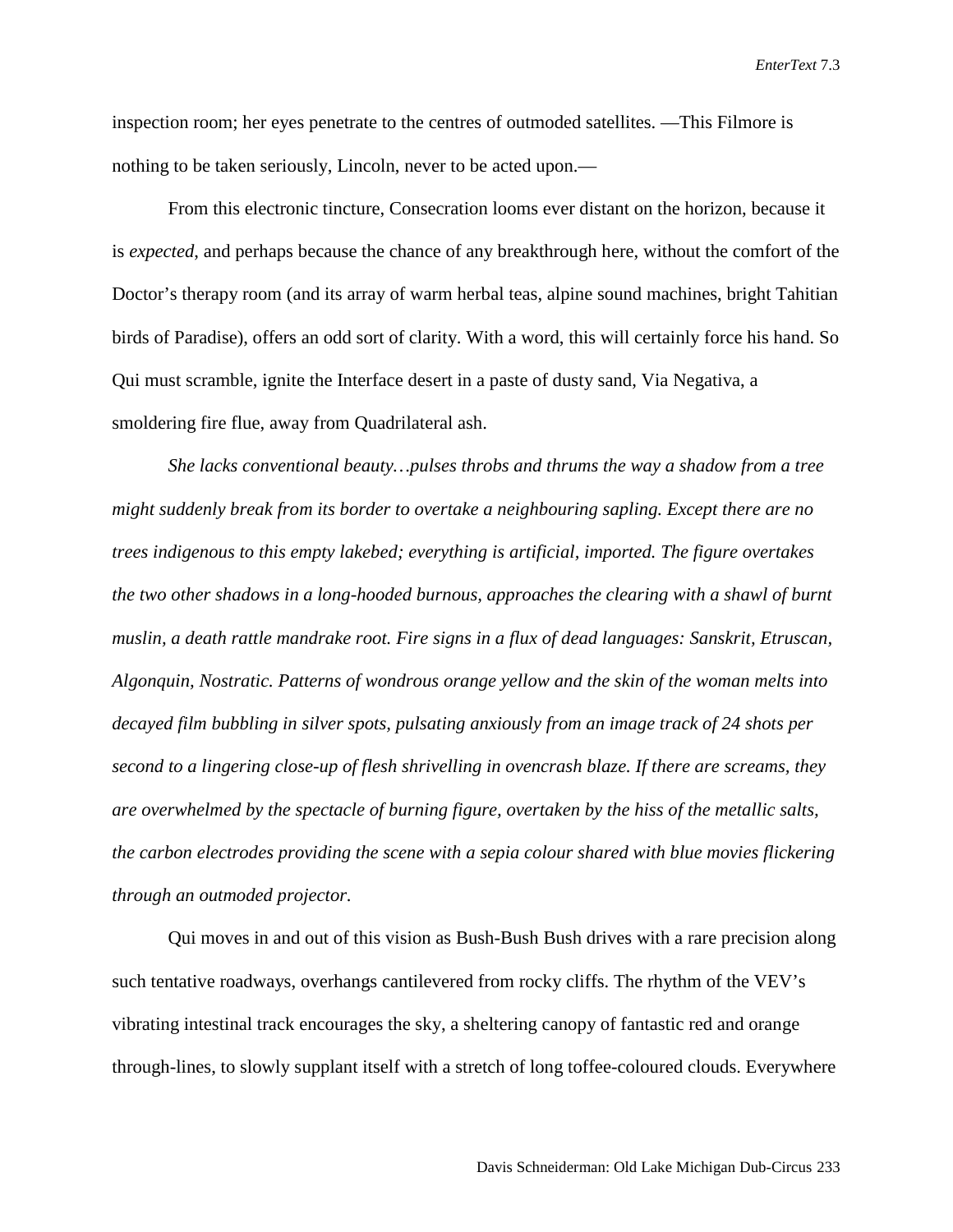past Jubilation, twisted husks of polymer swamp marsh trees, artificially aged beyond the four decades since the lake went dry, collapse in kindling piles sized for a dioxin-hungry god.

Suddenly, gigantic X-shaped sentinels rise ramrod from the earth. Thirty-feet tall, some fifty. Everywhere at once. Branches of overgrown sagebrush cross slats of wooden pole and aluminum siding; anthropologists have hypothesized that the structures lay dormant under Lake Michigan for thousands of years, pushing up like giant sequoias in the first months after the 2000 drainage. Did the Maeuverians, the Cultists, add the aluminum siding? X's gleam proud under the remains of the baking sun. Heat lines shout arcane hosannas from the highest edge of the highest lodge-poles. Everything here is *shiftingsand*; the clouds are grey and long, fields of brown stratus punctuated by the fading lights of Interface summer… all cut to shreds by the angle of Qui's eyes leaning back against the VEV passenger headrest. This plain in the sky is fallow, he thinks, trying his best to ignore the subtle come-ons of Bush-Bush Bush: her shirt unbuttoned to the bosom, a pair of oversized wind-goggles now enlarging her eyes to enormous showers of flickering lash in direct linkage with the mysterious X's.

Qui can't be sure of anything. Scale surrenders itself in the Interface; the traveller fluctuates on the lip of sanded rivulets and in the centre of dried-up springhouses *at the same time.* Lincoln Qui may as well be stranded in the stomach of the relentless Gobi, digested by the impermeability of endless sand, subject to the omnipresent Ghoul whose laughter can flake the skin off a leper's rotting arms, and whose spittle causes the transubstantiation of black clay balls baked with margarine and salt, a penny delicacy, seared against the dead skin of a beggar boy's face. There are no borders here really, world without end—and just for a moment, Qui can picture that deity of the first settlers, Umma-Segnus, the World Worm, sluicing over the barren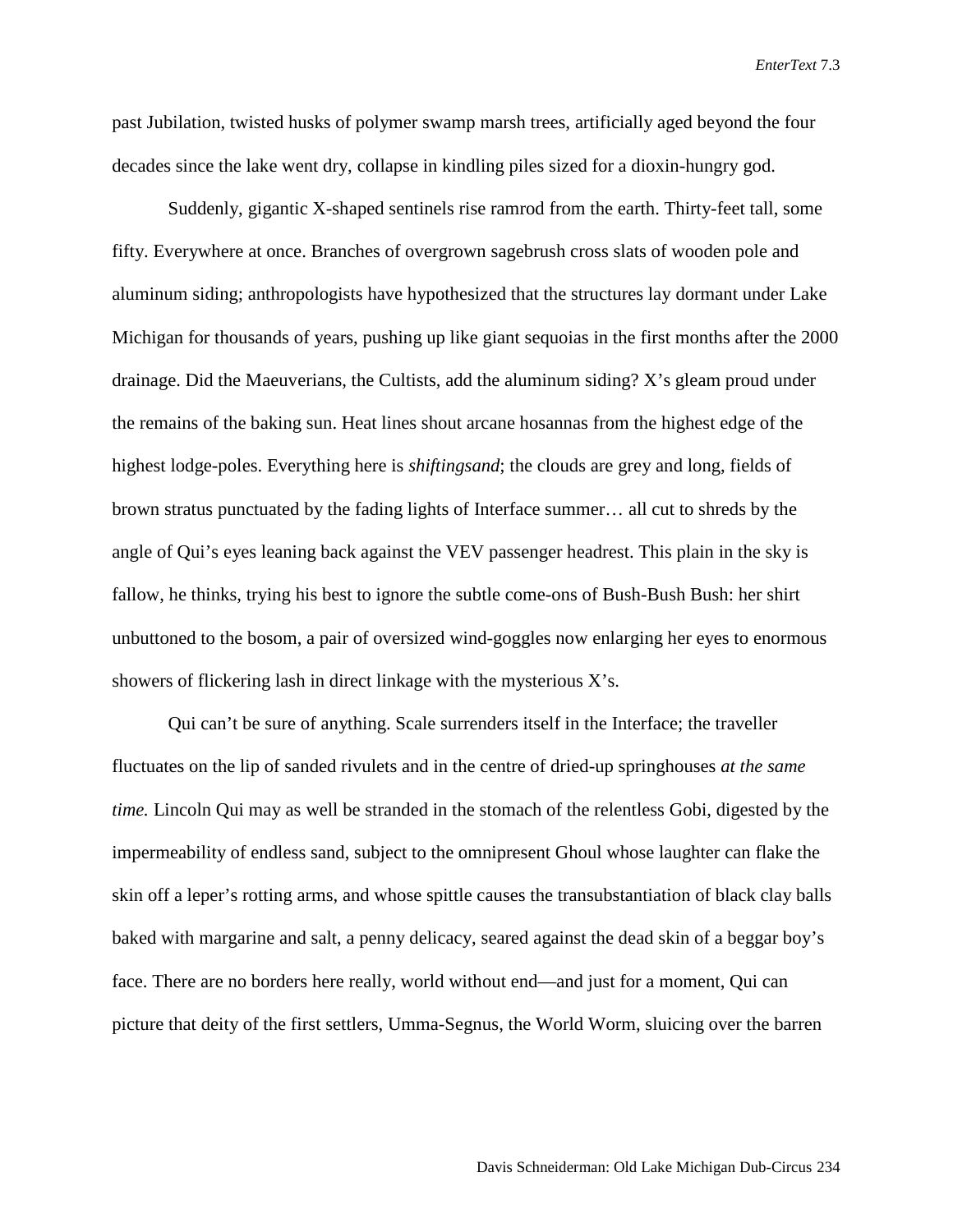flatlands and sucking up pools of lake water into its bloated corpse, burping out a counter-sun and anti-moon, shitting comets, vomiting stars. Just for a moment, there are such things.

#### **—[when we wish for distemper, we acquire diphtheria]—**

—These X's originally marked this section of the upper Interface into fire and non-fire zones, Mr. Qui,— Bush-Bush Bush begins while navigating a field of sand-traps.—Like the heads on Easter Island, don't you think?—

—I can't hear one fucking word that you are saying.— Grunts. Endless sand. All that endless sand. Tiny bugs grizzle his voice like an overcooked rib.

—The *siding*—. She screams, —THE ALUMINUM *SIDING*! It *wasn't* added by the Umma-Segnites at all, you know. I know that seems unbelievable, but we've discovered from soil samples that go at least sixty feet below the X's that the siding could not have been applied *after* the structures emerged from the lakebed. And since aluminum siding has only been around since the late 1940s, and Lake Michigan, of course, only drained at the start of the twenty-first century… well, let's just say this we're keeping this…er… disjunction, quiet…—

—Who the fuck are you, even?— He hears her this time, but lowers his voice so she can't do the same, his eyes skirting over her business suit as his mind makes an allowance for the press releases: SIDING ON MYSTERIOUS INTERFACE X's FOUND TO PREDATE DRAINAGE EVENT. LENDS CREDENCE TO WORLD-WORM CULTISTS. Qui isn't certain how the Maneuverians would even spin such a tidbit, but of course they would: Lake Michigan, they claim, before it became a lake during the last ice age 10,000 years ago, was actually a series of settlements with their own advanced technology and "aluminum siding" and these X's thus prove…. Qui cracks a malicious-looking smile that catches in reflection against the mirror sail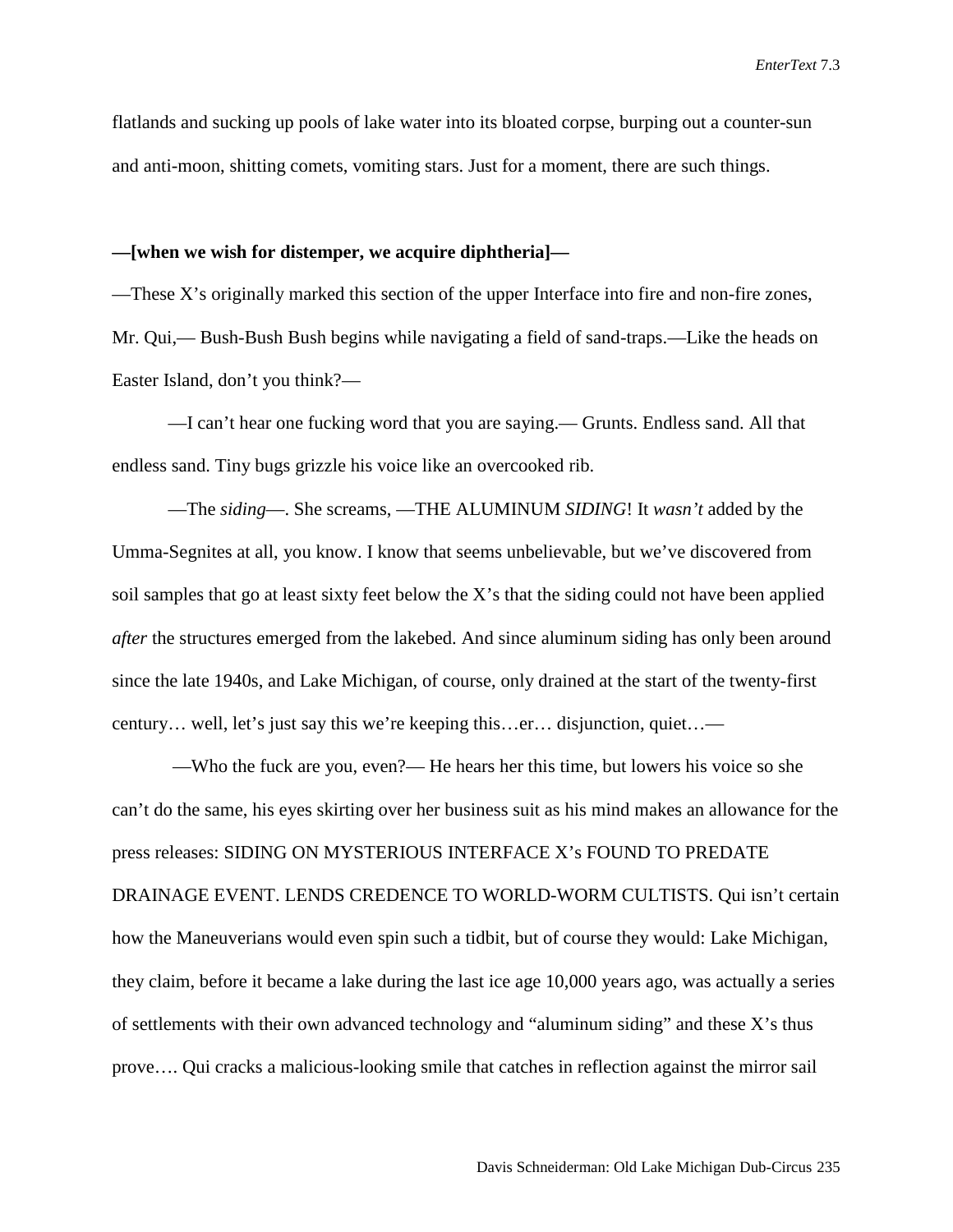above the VEV. —Bush-Bush, right? The whole thing is ridiculous, of course, perfectly ludicrous!—

—Mr. Qui, we've done our best to spread myths about their significance, the  $X$ 's, I mean… that the Umma Segnites, the first trappers in this area after the lake's drainage, well… this was their warning to those who would follow that something mysterious was happening here. They were *building a society that refused to play into the consumerist paradigm of Post-America proper, outside the lake.* Isn't that it, Mr. Qui?— citing one of Lincoln's early Quadrilateral position papers. —We've published records of Fulcrum Maneuvers shipping truly monumental amounts of aluminum siding in from his Home Depot in Kalamazoo. Why, Maneuvers even wrote about this adventure in the Cultists' precious book.—

*The Book of Maneuvers*. Qui knew this portion well. Why tell *him* about a campaign he had spearheaded? The idea, in fact, had occurred to Qui almost a full decade past... his way of explaining things to the federal government when it was time to secure Upper Interface zoning permits. No one had been out here for any length of time, except the Cultists, so one story was as good as the next.

—"*The bounty of Post-America becomes useless*...."*—*

—"*decoration for the Worm,"*— Qui finishes under his breath, having helped the ghost of Maneuvers to compose this line in 2030, eleven years after the end of Fulcrum's long and increasingly troubled life. An expert in the prosopopoeia of Fulcrum Maneuvers, Lincoln Qui can barely speak up for himself these days.

Bush-Bush slows the vehicle in time to the engine vibration. They travel almost in slow motion, a crossbow bolt suddenly piercing a zone of brown sugar molasses. The ambient noises fall away: gravel pressed through the wheels of the VEV, the dodecaphonic scales tinkling in a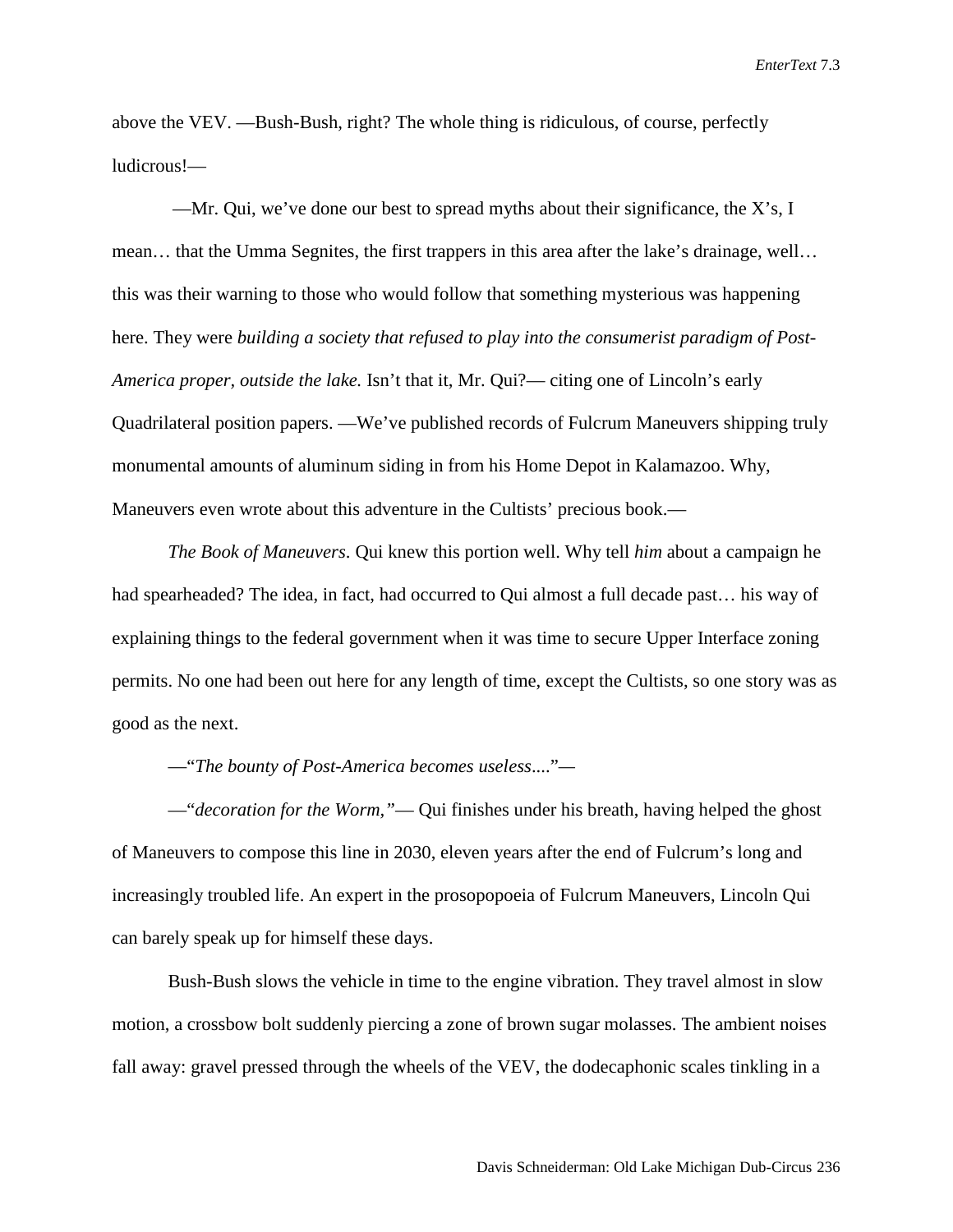minor key. Qui's head swims. Bush-Bush comes across clearly —Something awful up there, Qui. Vultures on the rims of the X's—

Yes, he agrees: there *are* vultures, a disquieting amount of vultures, perched on the tips of the X's, replacing the smaller sage thrashers reborn as carrion birds after cavorting in the smokestack fires. Thousands of vultures, hunched backs, red necks strung out in the elongated details of a Modigliani painting, camouflaged now on the enormous X crossbars. For vultures, a gas leak in the desert smells oddly of rotting flesh, and under this blazing sun, Qui can't be sure that they care to know the difference. Opaque brown, red and black over dark grey sky, they blister the firmament in welts of red feather, patches of hollow bone.

—My worm—, Qui says without thinking. —They must be waiting for something quite massive to die.—

### **—[when we drive in a shadow, we break with the sun]—**

The position of Qui and Bush-Bush Bush's VEV, like the advance of a rainbow across some massive waterfall, becomes a question of vantage. Nonetheless, the vehicle locates itself seemingly thousands of miles from the rusty skyline that was once the city of Chicago, an azure jewel set against the crown of the lake's impenetrable end: the now desiccated Lake Shore Drive sucks heat from somewhere beyond the phosphate-covered remains of Michigan Avenue; Navy Pier abandoned as a post-apocalyptic Coney Island collapses under the weight of its carousel, buck-toothed horses crushed under the margarine-coloured fadeout; congestion Armitage through Adams as the skyline comes into view for the sage thrasher, for the bevy of red night vultures… green highway signs, Morton salt, Miller time, thousands of cars become tiny rats winding and weaving out of the subaltern speedway, the arterial blockage. A slick rhythm to the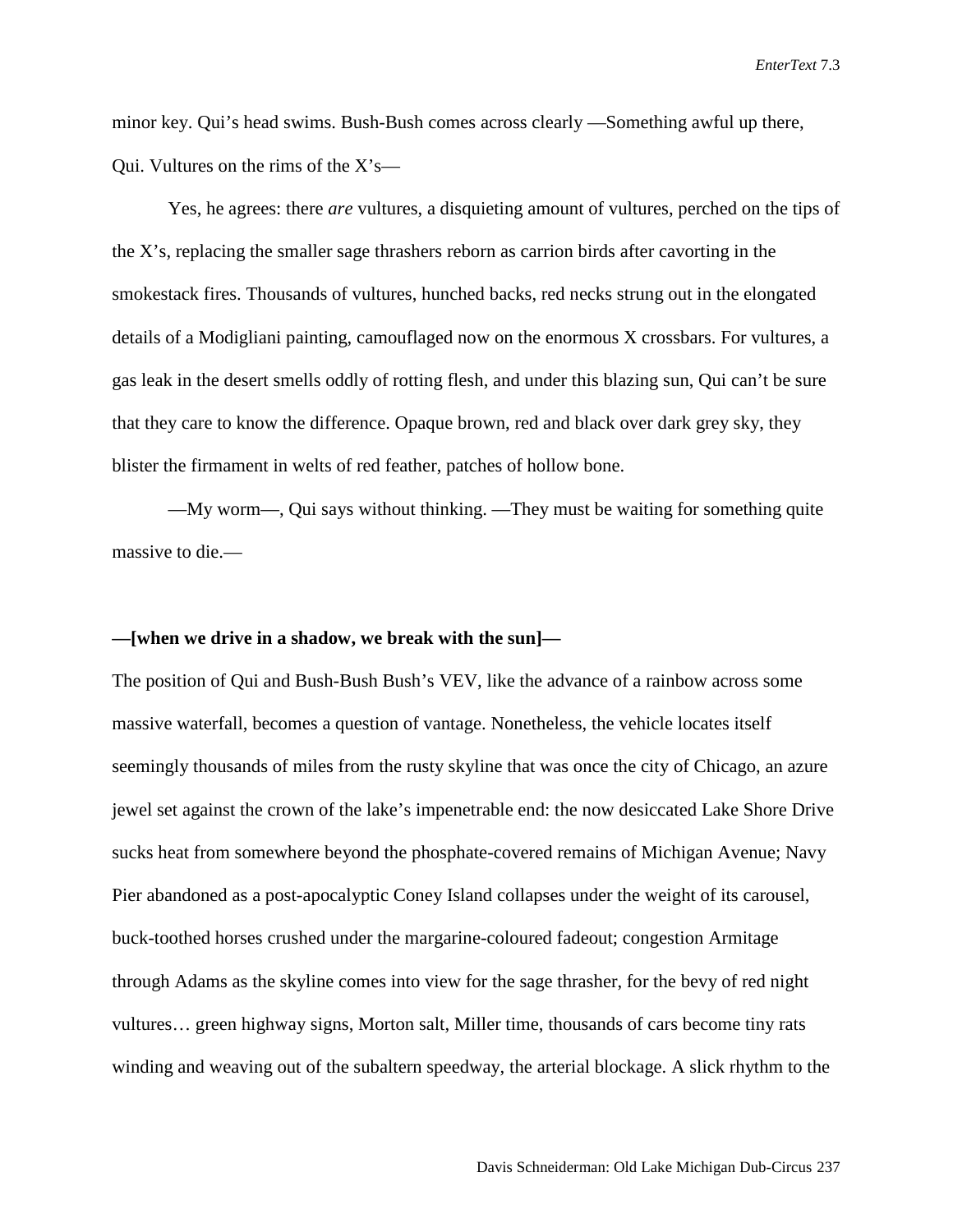terminus of roads… drive and drive but Lake Michigan evaporates into nothing, an oasis of smoke and char… salty fruits of paradise, belly dancers made of industrial smoke, hookahs burning raw sand silicate, blue magnesium scoring the lungs. The border between the Interface and the Post-American mainland folds as a double-curtain: *Make a move from either side, and you'll never get anywhere.* There is nothing but the ground, the cracked killing floor of the endless Wildland-Urban Interface, porkmaking by applied mathematics.

—So Mr. Qui, now that we are alone,— She gestures to the expanse. —Question time.—

She heaves lightly along with the bumps of the broken road, undulating as a superhighway collapses the contours of the landscape into the illusion of flatland. Her pelvis shakes in a strangely mesmerizing fashion, and Qui feels the liquid heat of her legs rushing into a cordial glass, served with a plate of dark-chocolate-covered cherries. The vultures trailing above their VEV are iron filings stuck to this core.

—Depends… if I can ask you one first?—

—Shoot, Mr. Qui.— Her cheeks red with maraschino stain.

—Why "Bush-Bush?"—

She bats her eyes, twice, and the road enlarges into a projection of Qui's swollen head. — Same reason I'd guess that you are Washington Jefferson Lincoln Qui, Mr. Qui.—

—"Lincoln," please. But aren't you from somewhere in the Midwest, Iowa maybe?— Barn raising. Cotton spectres.

—Sure, but well… when I came to the Interface about seven years ago, must have been in 2032 or '33, I wanted to, well… the tradition of Quadrilateral children given the first names of US Presidents, well, you may not realize how useful this… —

—So "Bush-Bush Bush"? I suppose it fits. If that is indeed your last name.—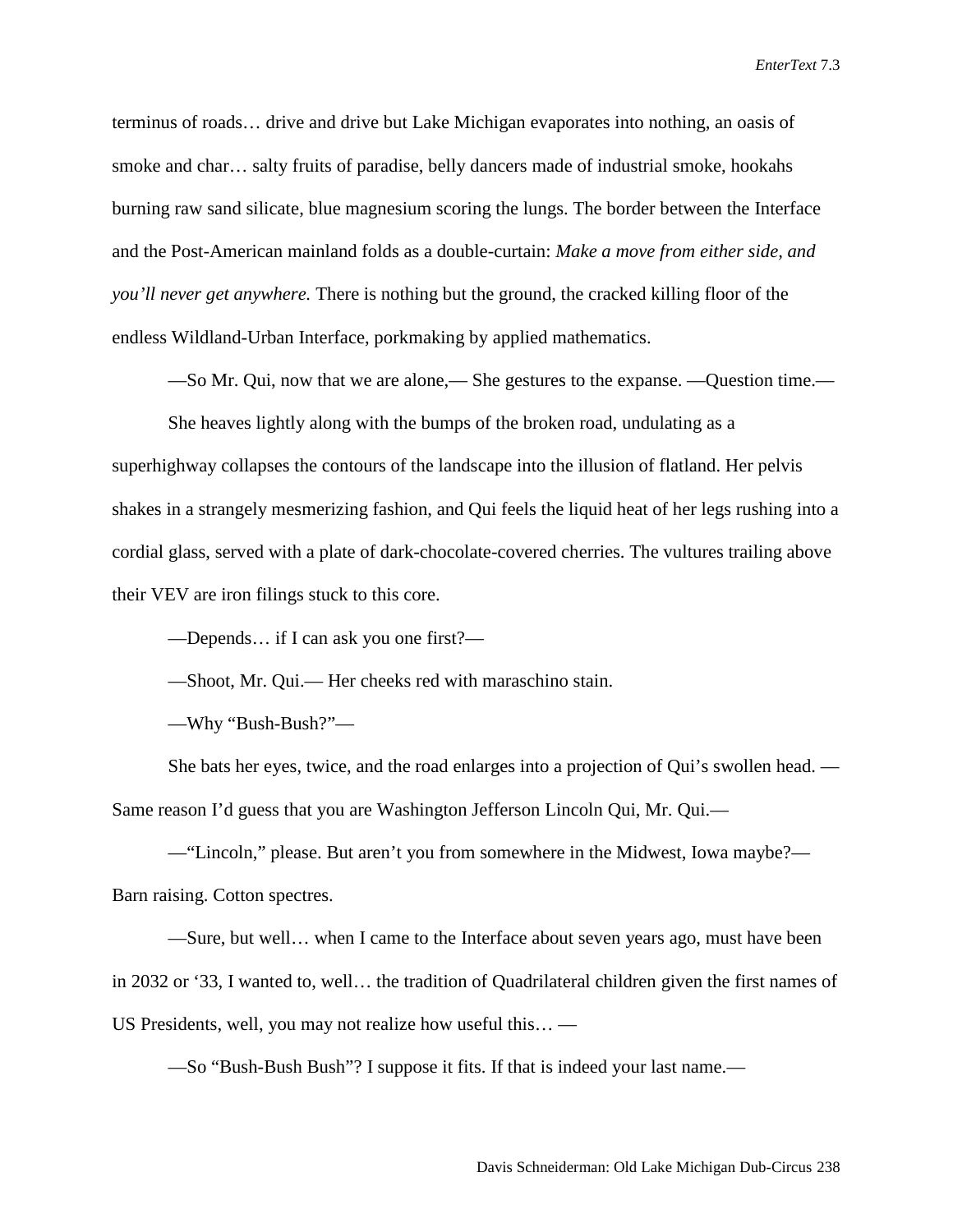—There is a certain status to names here. Goes back to the Cultists fires in 2005, I think. Wouldn't you agree… Lincoln?—

Qui scans the language of the horizon. A tinkling curtain of smoking sentences and blazing paragraphs, punctuated by the glyphs of silence and introspective phrases, diagrammed with flaming underlines. —So much fire.— Something isn't right.

—I said, "WOULDN'T YOU AGREE?"—

In the heat, Qui's eyes close. His chin, a weight of shale and soapstone, sinks into ruddy loam. Vertebrae of dirt. This is return, homecoming. The fire moves evenly here, below things, catching the roots and wax-covered seeds along the green lips of the long-buried salt worm. A subterranean flicker holds his backbone, oily eye sockets spinning slot-machine lemons, Uncle Sam hats, dollar signs. Skin dry and scaly, salted in the lizard thickness on the sternum, over the ribcage, tiny scars that might evolve into mud gills. The reptile on the rock, Qui, rolls silently in the sun, wallowing in tractionless sand.

—Yes, Bush-Bush,— his lips move of their own inertia. —Names *are* important here.—

Qui smells the ferment of bulrush reeds and bitter dirt cakes, disembowelled termites releasing their stomachia. Numberless vultures circling above like a locust cloud. Red demons embossed with layers of crimson beetle lacquer swooping over the slowly humming VEV. Sand penetrates Qui's face, tiny bullets eroding the skin as sandpaper burnishes balsa wood, until both of them, Qui considers, become nothing more than a sack of discarded offal, nameless and rotten under the heat of an unforgiving sun.

**—[when we look through the glass, we take it in the eye]—**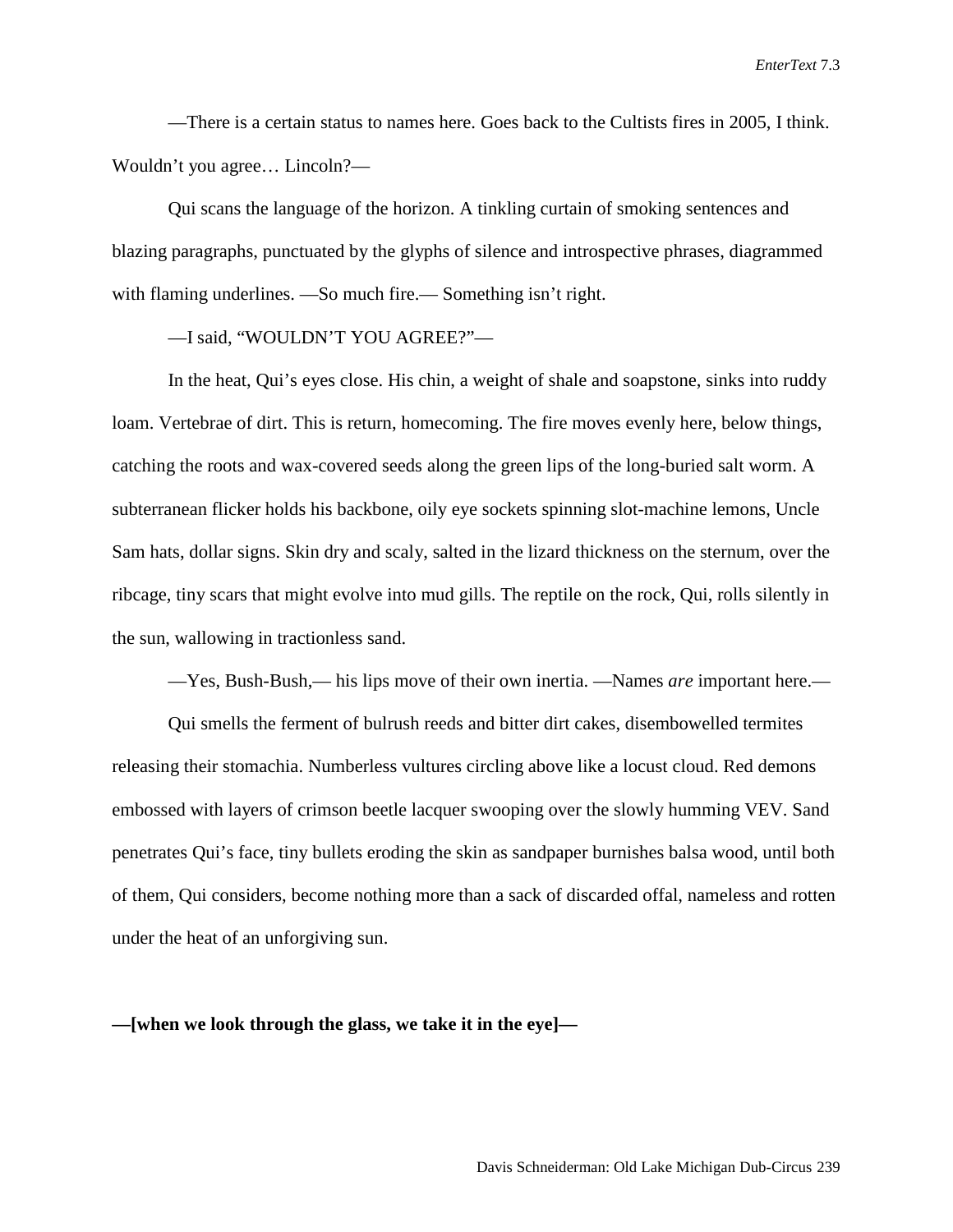Qui emerges from a state of motion sickness as one might wake from a dream. Sand smears his visions; he scratches and rubs, but tiny granules of silicate still cling to the folds that form the slice of the eyes. The landscape cycles sand more quickly than he can rub it out. He surrenders, burning his right arm along the hot chromium strips of the VEV, a smooth vertebra manufactured in a digital imaging lab.

—Lincoln! Good, you're awake; it's a windstorm. Hold on.— Bush-Bush tacks the VEV into the current, burning Qui's arm against the vehicle's side door. He rubs the growing welt with his left hand; the topography of the sore feels mountainous. The VEV tacks suddenly through the opposite angle, and Qui, a quick study, grips tightly. Sand obscures rumpled molehills rising on the horizon. Bush-Bush Bush tacks three more times before carefully opening the VEV's glove compartment, exposing a set of rusty silver, wind-shielded binoculars to Qui's lap. —Try these, Mr. Qui—

The binoculars clarify much of the landscape, or appear to, as an unexploded landmine might clarify the memory of Vietnamese rice paddy. Qui can't be sure how far they have journeyed toward Consecration. He discerns the mole humps: a Cultist shantytown, an abandoned settlement. Quadrilateral Commission policy absolutely *forbids* construction of planned communities over top the Umma-Segnite settlements. An old goodwill gesture to the aging Fulcrum Maneuvers… the Cultists kept their tiny communes but still fall under the doleful influence of Quadrilateral systems. Trash suburbs. As a child in the town of Calibration, Lincoln recalls his visits with Filmore to the outskirts of the old Cultist community. What was it called? Something like "Asterisk Falls"? Filmore would buy tiny salt cakes to eat on her way to school. Just moving the cake to his lips rubs an open sore with lemon juice and hydrochloric acid, but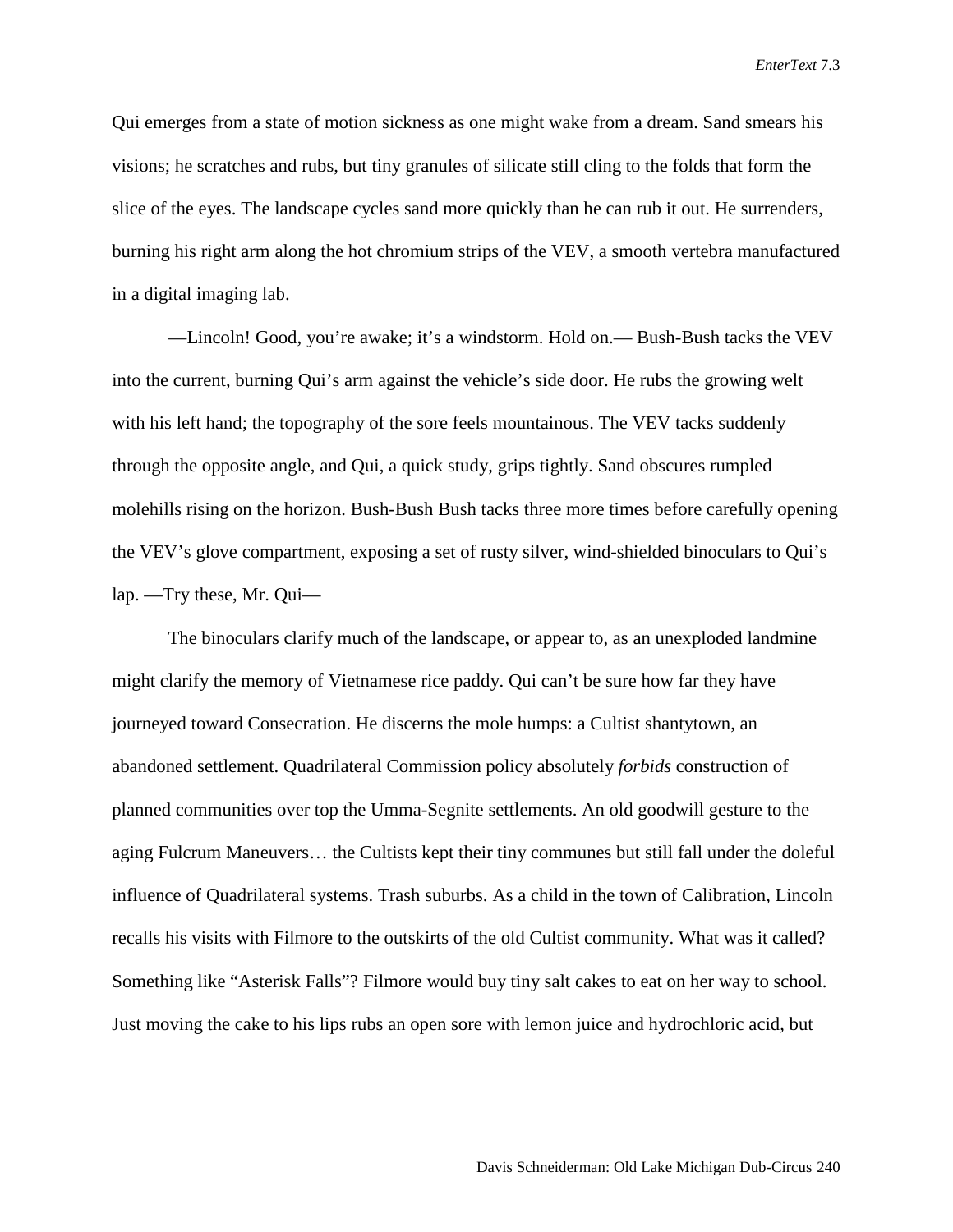Filmore ate them whenever she could, purple berry stains drizzling into the enamel of her front teeth.

Now here, in the bones of the backland, twenty years from the melodramatic death of his sister, also twenty years from the end of Fulcrum Maneuvers, Qui wonders if such zoning gestures are even necessary. But then he remembers that, yes, Consecration is the most sacred place for Cultists. The "Descension" of Fulcrum Maneuvers somewhere in this land, but how many of them linger?

In answer, pitiful crowds, mechanical fires ants, surge suddenly from the aftermath of the flooded Amazon; they grab each other's antennae in an animal disk of disposable bodies floating on a watery meniscus. The weaker ones will drown, their thorax's keep the oilskin nightmares of the others afloat, or be simply nibbled away in pieces by the carnivorous teeth of evolutionrejecting reptile fish. And so rise the remaining denizens of this once "Venus Flytrap" custodians pulling artificial brooms, bakers carrying sheets of salt-clay cakes, tailors threading needles with home-spun cotton thread—a procession of distorted cretins rendered in crude fisheye by the sand-blown binoculars. Outlined by smazy twilight fire. A Whitmanesque carnival of animals: puss-in-boots with an anvil and forge, octopi lollygagging on sedan chairs carried by flaming sea squids, snakes dancing behind the song of pied piper alligators, pouring water on each and every golden scale—all followed closely by the impoverished bourgeoisie of "Venus Flytrap"—dot.com workers holding golden calculators and scrolls of html code, cardboard millionaires thin from lack of nourishing newspulp, infomercial shrill-mongers presenting indigenous fair-trade carpets braised in simmering Interface liquid, failed day traders carrying a flicker box, and behind them... the great unwashed, trailing pathetic cords of meandering mucus, rubbing themselves into moon-baked orgasms. Certainly more than the original five First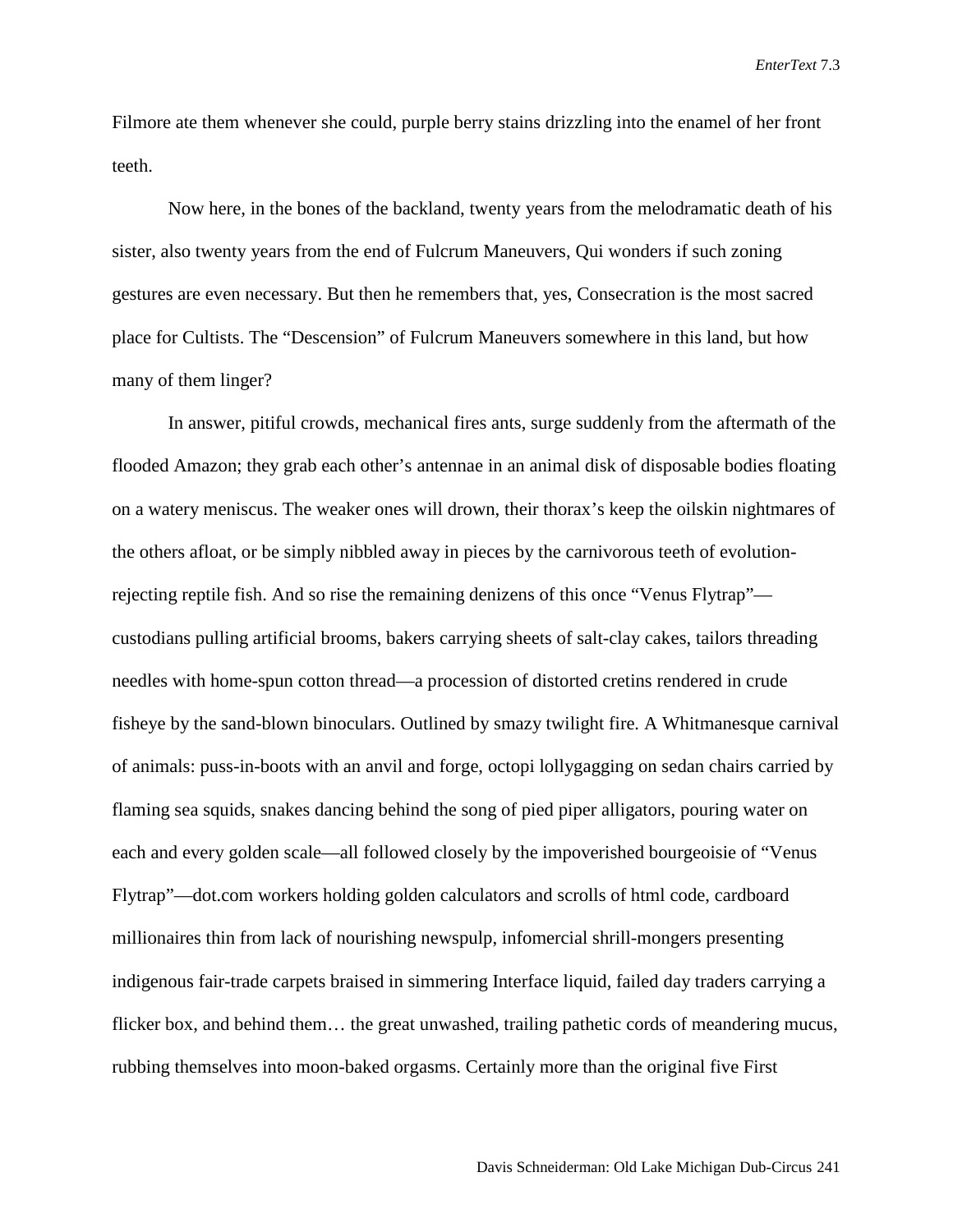Families and descendants, Qui determines, the sand obscuring everything as it rushes to the looking glass. Will these people relocate once Consecration opens? Bush-Bush mutters another quotation from Lincoln Qui's juvenilia, from *The Book of Maneuvers* later sections. The plenum of the lakebed is pure emptiness.

The VEV makes another final tack away from the group, then back once more; silver binoculars fixed on the horizon, Qui focuses on a young girl hobbling in the rear, a small desert animal, an armadillo, limping behind her… its tail burned to a stub. A few feet in front, what appears to be a mother, although the colours are all wrong through the glass UV filters—the girl is off-purple, the mother more yellow-green. Still, she is a mother, Qui knows, instinctively: someone's mother, hair waving over shoulders, rough lay lines steaming in the magnification.

Qui tastes the skin of the young girl... primitive human; it is salted, preserved meat, a ruddy corpse doused in preservative fixer just before it dies, the hand of a nervous surgeon reaching into the heart and squeezing blood back into the brain, into the eyes. There is something about these people, igniting then diminishing in proximity to the burning horizon. Do they glow the same as those of Fulcrum Maneuvers, flaring at his death in some nearby hovel? Qui drops the binoculars; sand covers his hair like a bee's beard, buzzing to the back of his neck, under his shirt and down his pants before the windstorm falls to manageable levels as the VEV finally nears the Cultists, a mass steamed and crushed. Bush-Bush Bush stalls the VEV engine. An apparatus to make it all go away.

—Get out, Mr Qui.— Bush-Bush puts the VEV top halfway up, the underside of its mirror-sail pointing straight to the sky.

—What do you want with this riff-raff?— Qui hesitates. —The Consecration site is at least forty miles to the north by my map.— He bluffs.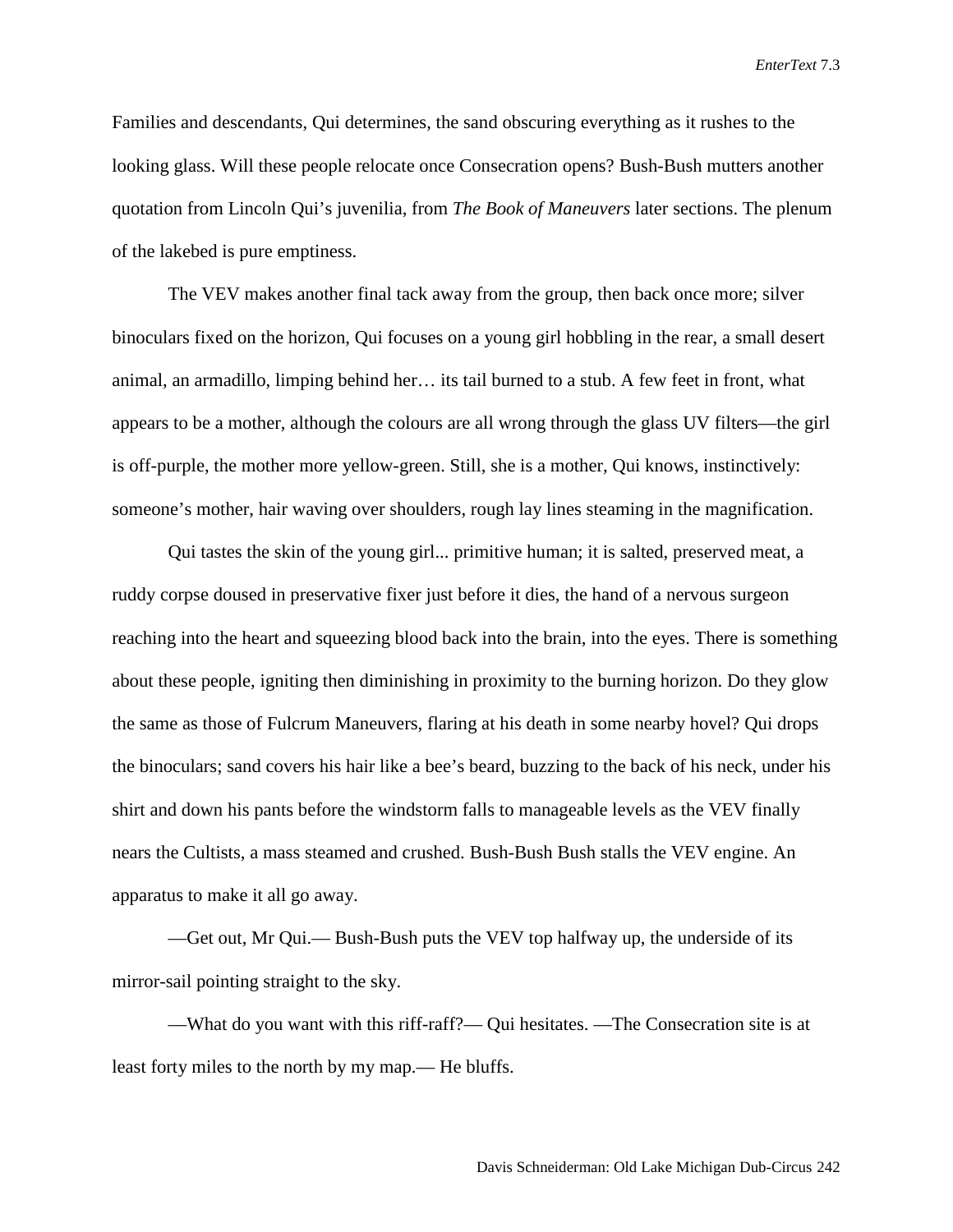—Must be an old map, 'cause we're here.—

—Nonsense.— Qui grabs toward the ignition with his bruised right arm; mixing with these Cultists will be no doubt more odious than he remembers. Bush-Bush Bush, though, is quicker. She digs her claws into the palm of his hand, and rips the keys from the ignition.

## **—[when we lie in the dust, we return to the light]—**

Lincoln Qui watches Bush-Bush Bush's rubber body bounce to the Cultists. Sand glistens beneath her feet, clumps of pyrite and soapstone shimmer along the footpath. Something's not right. The VEV mirror stands high, a butterfly unfolding from a long cocoon. The land begins to move. The sail undulates in the wind, transfixing Qui's gaze in a vortex of false steps. He looks forward but comes out behind. In this mirror sail, warm soil climbs rapidly over his shoes and ankles as he steps backward from the vehicle.

Qui understands much in the world, but not these people… if they worship emptiness, what can he ever be? Yet they refuse to be vacant in the *presence* of Qui's perspective. Carving out a non-place in land that is, officially, nowhere at all. The new town of Consecration, Qui thinks, must engulf these reductions.

Three figures reflect in the mirror-sail, dispossessed, forming flanks around the receding outline of Bush-Bush Bush. A garland of sighs on the neck of a child, a new figure, while her mother, one of the three, spins her arms in Sufi windmill. The daughter tugs on Bush-Bush's leg as a statue gazing upon its preternaturally frozen sculptor. The mother shoves to the front of the mirror-scene; Alice, chomping on the mushroom, gnawing on the exposed tendons of her comely child. The mother shrinks, the dormouse bleeds. Qui sinks into the silt, tripped in the mirror-sail, a bullwhip cracking cigarettes from the wide mouth of a carny gal.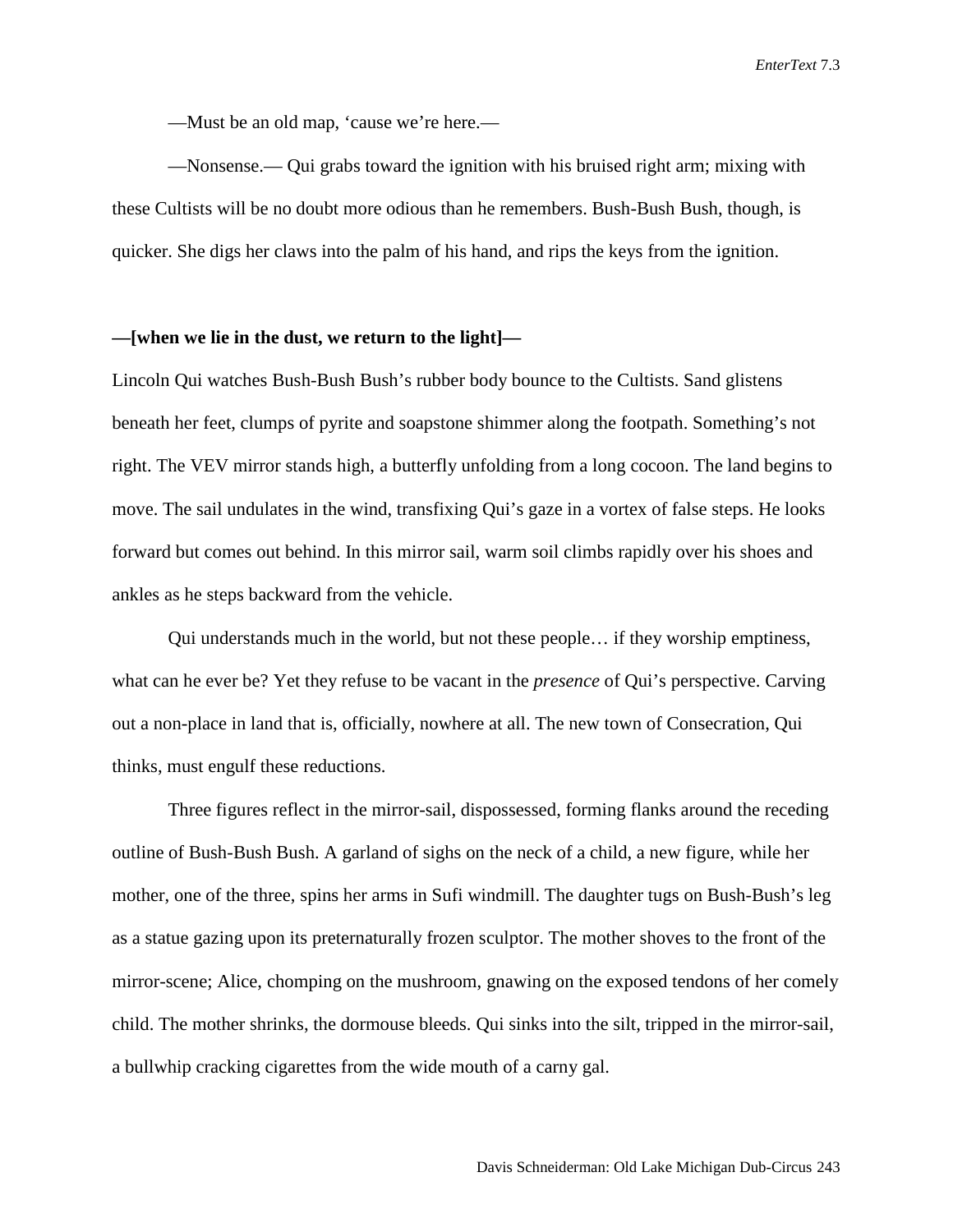Flat on his back, in an open grave, Qui sees vultures ride heat swirls in the reflected sail; winged shadows fall fresh over the umbra of his body, saline phoenixes from oxygenated char. In the mirror-sail, below the birds, the figures don three translucent robes, their skeletal hollows fill with stripes of vertical flesh, peeling and unctuous, pink and sounding sore, crashing into mirror bone. Sand falls about Qui's body like millions of tiny ball bearings rolling blindly toward the earth's metal core. The mother wears a capuchin cloth, clear burnous at the head, and the three figures weave engines of heat into a centre triangle. Kneeling, now sitting, the lotus mother at the tip. Numberless Cultists anoint their three necks with camphor oil, parsing stringy hair in tangled sentences.

A chant with talking drums, undescended testes and cold grey fish stock overwhelming Lincoln's ears; sand runs through the curve of his lips. A flicker, then flames roar into the mirror's foreground, combusting the three bodies under a focused dart of sun. First the hair, three human torches, then burnouses catching in gaseous whooshes.... Lincoln Qui's fingers tighten; tiny needles have been injected into their tips and so he sinks lower under an avalanche of white salt. He stares into the mirror-sail above, his head cradled between pounds of packed sand. Qui is rough-hewn marble caught within a merciless hourglass; he imagines pushing skyward, threading the narrow eye of the sun with the metal mirror-sail fabric unravelled. A fluttering scrim hovering above a makeshift tomb, it will not unwind. Instead, its reflective plane expands, surrounded by a warm corona; sand genuflects against his body, enters his crevices and hardens in wet cement. Qui feels the heat, coating him in a patina of smoky char.

Now he hears it—shrill screams of three burning Cultists, underwater whale cries carried across miles of Pacific trench. Three blazes in the distorted mirror, fire kisses licking his sandburnished cheeks. Burning to nothing. The mother in front, her face charred and folded,